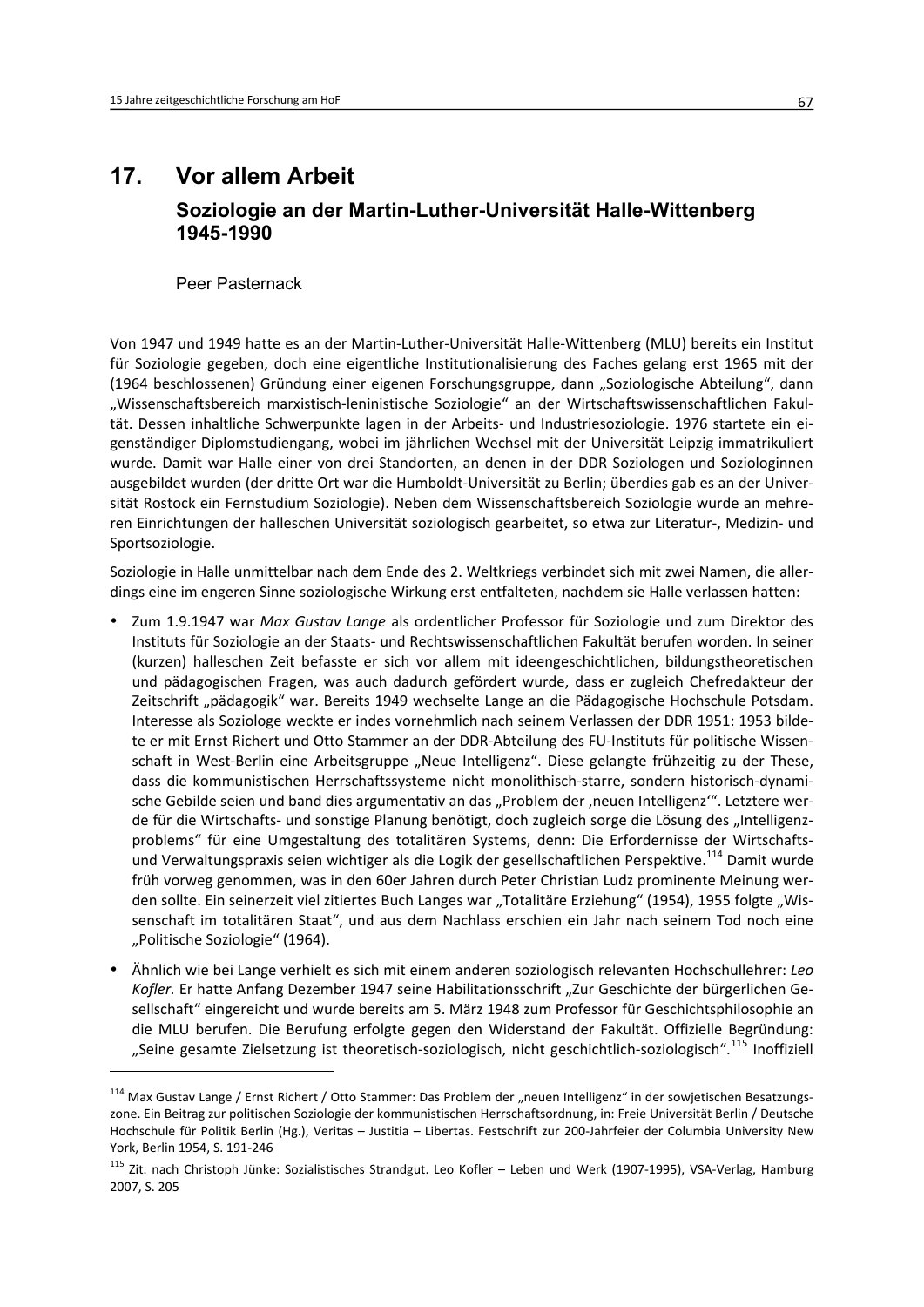gefiel die marxistische Orientierung Koflers nicht. Bereits nach zwei Jahren war er aber auch bei der SED nicht mehr gelitten. Im Februar 1950 trat er aus der SED aus und verließ die Universität, um sich ein halbes Jahr später in den Westen abzusetzen. Dort wurde er ein bedeutender Analytiker und Kritiker des stalinistischen Bürokratismus (wie auch des sozialdemokratischen Revisionismus). Er legte 1951 die Schrift "Marxistischer oder stalinistischer Marxismus" und 1952 "Das Wesen und die Rolle der stalinistischen Bürokratie" vor. Alsbald profilierte er sich dann mit scharfsinnigen soziologischen Analysen der westlichen Gesellschaften. Im akademischen Betrieb der Bundesrepublik blieb er als unorthodoxer Marxist randständig. Ähnlich wie Max Gustav Lange hatte Kofler seine wirkliche Bedeutsamkeit als soziologischer Analytiker weniger in seiner (kurzen) Hallenser Zeit erlangt, sondern in den anschließenden Jahren in Westdeutschland.

Übersicht 11: Zentrale Daten zur Entwicklung der Soziologie in Halle zwischen 1945 und 1990



In den 50er Jahren gab es keine soziologische Forschung und Lehre an der MLU. 1963 nahm die Soziologie einen neuen Anlauf zu ihrer Halleschen Institutionalisierung. indem eine "Kommission für soziologische Forschung" gegründet wurde. Diese befasste sich vor allem mit universitätsinternen Studentenbefragungen. Politisch wurde in dieser Zeit die Notwendigkeit soziologischer Forschung dadurch erkannt, dass ein Bedarf an rationalen Grundlagen gesellschaftlicher Systemoptimierung entstand.

So nahm Anfang 1965 eine "Soziologische Abteilung" ihre Arbeit auf. Sie hielt zunächst soziologische Ergänzungsveranstaltungen für Studierende anderer Disziplinen ab. Später umgegründet zum "Wissenschaftsbereich marxistisch-leninistische Soziologie" an der Wirtschaftswissenschaftlichen Fakultät, verantwortete die Einrichtung 1968 bis 1974 Nebenfachstudien für Studierende der Wirtschaftswissenschaften. 1976 schließlich startete der Diplomstudiengang Marxistisch-leninistische Soziologie. Seit 1973 wurden zudem Postgradual- und Weiterbildungstudien für Arbeits-, Industrie- und Betriebssoziologie angeboten.

Die Lehrpläne wurden zentral erstellt und galten für alle drei Soziologie-Studienorte Leipzig, Berlin und Halle (sowie für Rostock). Halle war in Gestalt des Wissenschaftsbereichsleiters Rudhard Stollberg aber prominent in die Erarbeitung der Lehrpläne eingebunden. Die zentralen Studienbereiche im Diplomstudium waren Geschichte der Soziologie bzw. Klassiker der Soziologie, Theorie der Soziologie, Methodik der soziologischen Forschung, Arbeits-, Industrie- und Betriebssoziologie sowie diverse Zweigsoziologien, Sozialstruktur wurde im Rahmen anderer Bereiche gelehrt.

Rudhard Stollberg hatte die Leitung des Wissenschaftsbereichs von 1965 bis 1990 inne. Die Personalausstattung bestand aus ihm als Leiter/Professor, zwei DozentInnen, drei bis vier unbefristeten wissenschaftlichen MitarbeiterInnen und einer wechselnden Anzahl befristeter wissenschaftlichen Mitarbeiter/innen.

Die Forschung des Wissenschaftsbereichs hatte ein grundsätzliches und durchgehendes Hauptthema: das Verhältnis der Menschen zur Arbeit. Dabei wurde insbesondere die Kollektivität der Arbeit als Quelle individueller Anerkennung betrachtet - dies vorzugsweise im Kontrast zur Hausarbeit von Frauen. Das Forschungsprogramm fand sich durch zahlreiche Projekte in den Bereichen Arbeits-, Industrie- und Berufssoziologie (AIBS) untersetzt. Arbeitsmotivation, Schichtarbeit, Arbeitsverhalten oder das "Kulturell-technische Niveau der Werktätigen" waren entsprechende Forschungsthemen. Politisch wurden vom Wissenschaftsbereich Soziologie Beiträge zur Optimierung von Arbeitsprozessen in der Industrie erwartet. Vollständig pflegeleicht waren die MLU-Soziologen dabei nicht, wie man auch in der westdeutschen DDR-